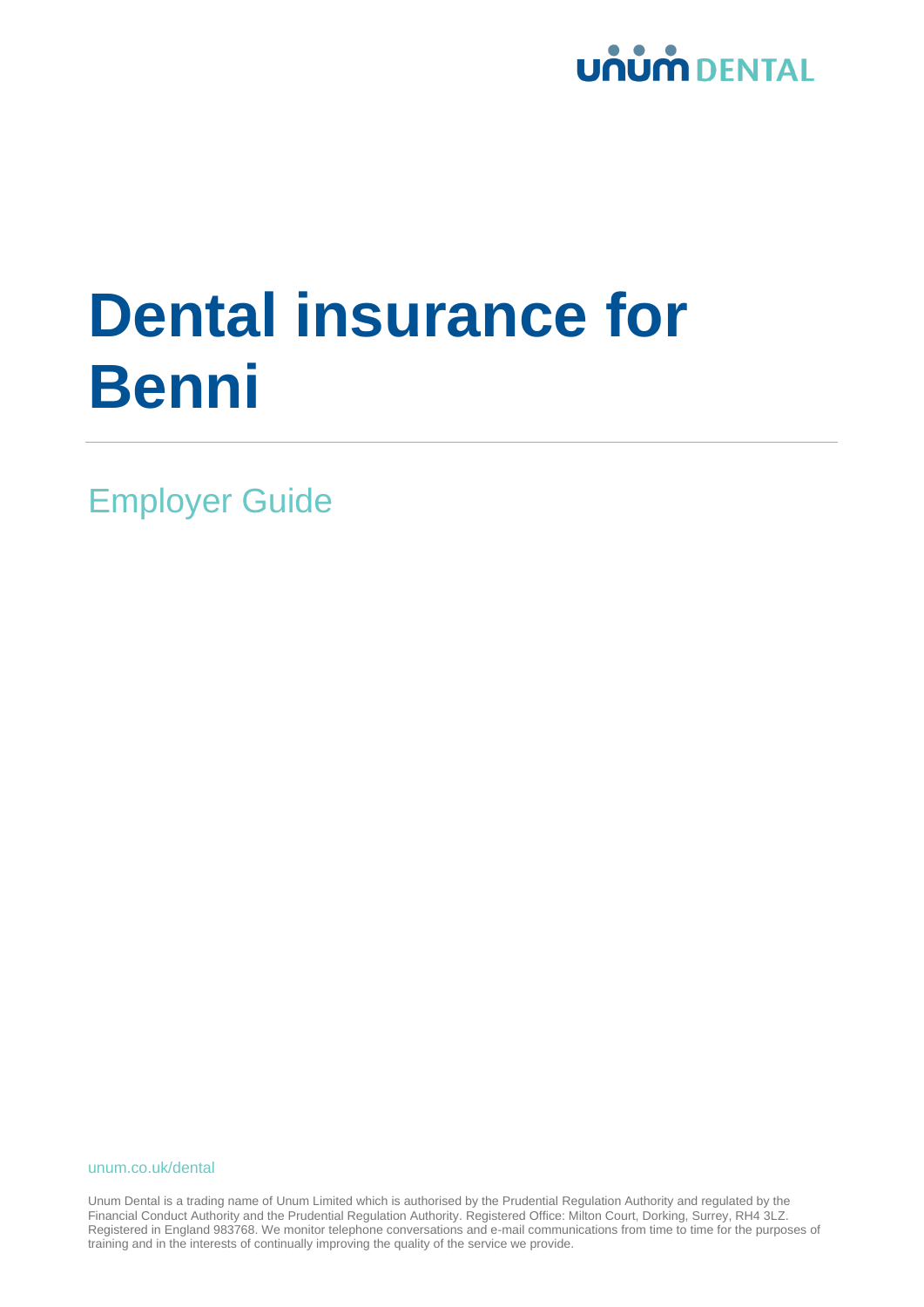### **Welcome to Unum Dental**

This document explains the main features of our dental product and includes important information to help you understand the cover we offer, any exclusions that apply and how a member can make a claim.

References to 'we' and 'us' in this document mean the insurer, Unum Limited. References to 'you' and 'your' mean the employer. By member, we mean the individuals who have been accepted for cover by Unum Dental.

The full terms and conditions of the contract between us and you can be found in thi[s terms of cover](http://resources.unum.co.uk/downloads/NDP272_01.18.pdf) document. Please ensure you read and understand these terms before agreeing to enter into a policy with us.

#### **Member portal**

Members can log in to our member portal at any time to make claims, view documents and keep up to date on their policy benefit limits – visit https://mypolicy.unum.co.uk to get started.

#### **General queries**

For general queries, call 020 7480 7111 or email [dental@unum.co.uk.](mailto:dental@unum.co.uk)

Office hours are Monday to Friday, 9am to 5pm.

#### **Office address**

Unum Dental Milton Court Dorking Surrey RH4 3LZ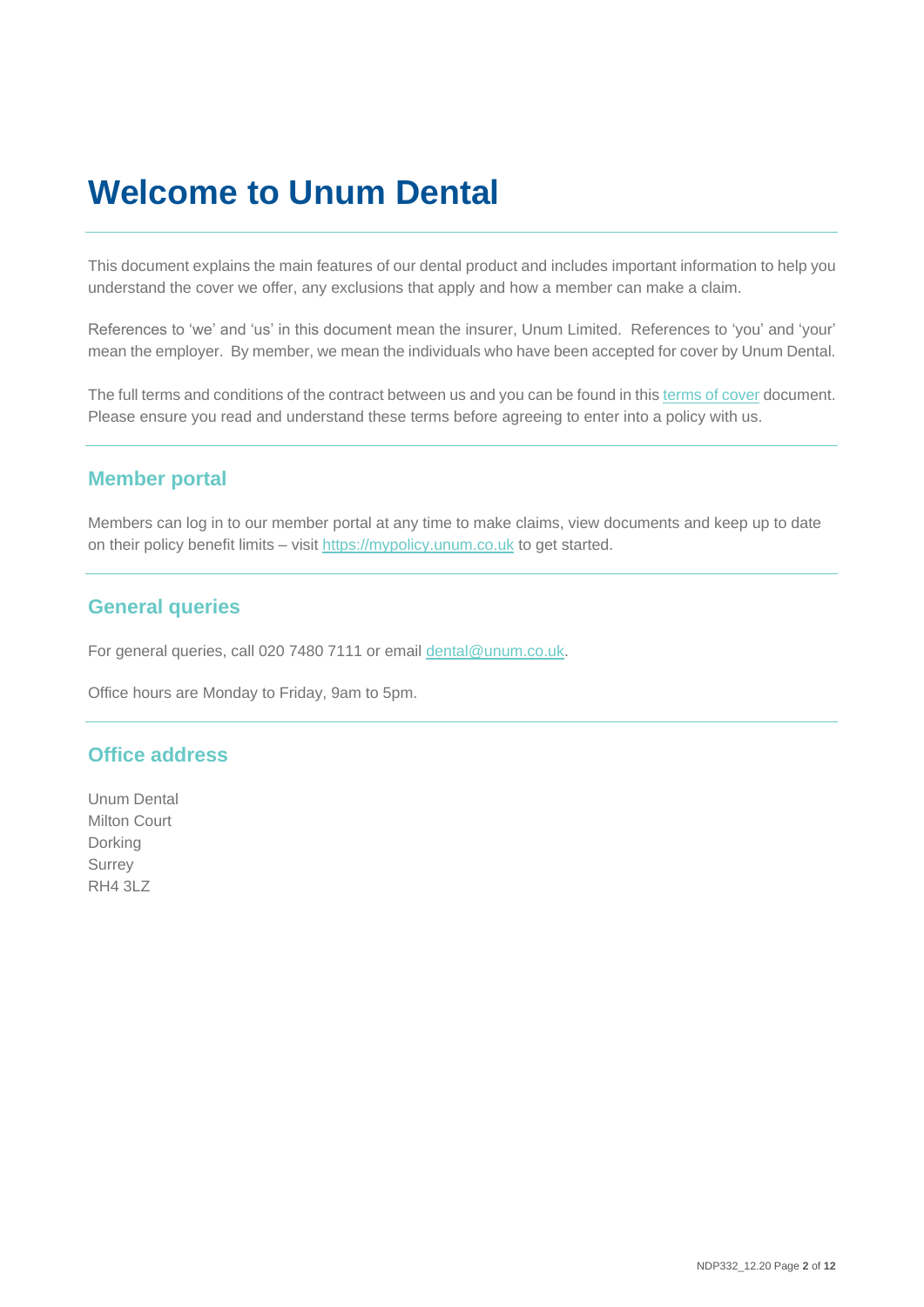# **The Clear benefit schedule**

The table below lists the treatments and cover available under this policy. Please see '*More about your benefits*' for full details and policy exclusions.

|                                 |                                                         |          | <b>Essential Standard</b> | <b>Premium</b> |
|---------------------------------|---------------------------------------------------------|----------|---------------------------|----------------|
| <b>Overall limit</b>            | Annual limit for all listed treatment <sup>1</sup>      | N/A      | £950                      | £1,250         |
| <b>NHS</b>                      | 100% NHS dental cover                                   | ✓        | $\checkmark$              | ✓              |
| <b>Check-ups</b>                | Examinations (annual limit)                             | 100% NHS | £50                       | £60            |
| X-ray                           | Small x-ray (4 per policy year)                         | 100% NHS | £4                        | £5             |
|                                 | Medium x-ray (4 per policy year)                        | 100% NHS | £7                        | £9             |
|                                 | Panoral large x-ray (1 per policy year)                 | 100% NHS | £11                       | £15            |
| <b>Scalings</b>                 | With a dentist (2 per policy year)                      | 100% NHS | £13                       | £17            |
|                                 | With a hygienist (2 per policy year)                    | 100% NHS | £23                       | £30            |
| <b>Fillings</b>                 | Silver filling - 1 surface                              | 100% NHS | £12                       | £15            |
|                                 | Silver filling - 2 surfaces                             | 100% NHS | £14                       | £18            |
|                                 | Silver filling - 3 surfaces or more                     | 100% NHS | £17                       | £23            |
|                                 | White filling - 1 surface                               | 100% NHS | £18                       | £22            |
|                                 | White filling - 2 surfaces                              | 100% NHS | £20                       | £25            |
|                                 | White filling - 3 surfaces or more                      | 100% NHS | £25                       | £35            |
|                                 | Pin for filling                                         | 100% NHS | £9                        | £11            |
| <b>Root treatments</b>          | Root canal - Incisor/Canine                             | 100% NHS | £35                       | £45            |
|                                 | Root canal - Premolar                                   | 100% NHS | £46                       | £60            |
|                                 | Root canal - Molar                                      | 100% NHS | £68                       | £80            |
|                                 | Apicectomy                                              | 100% NHS | £38                       | £50            |
| <b>Extractions</b>              | Extraction                                              | 100% NHS | £15                       | £20            |
|                                 | Surgical extraction                                     | 100% NHS | £40                       | £50            |
| <b>Veneers and inlays</b>       | Veneer (prior approval required)                        | 100% NHS | £70                       | £80            |
|                                 | Inlays                                                  | 100% NHS | £80                       | £90            |
| Implants, crowns and<br>bridges | Implant <sup>2</sup>                                    | 100% NHS | £260                      | £320           |
|                                 | Crown                                                   | 100% NHS | £110                      | £130           |
|                                 | Post for crown                                          | 100% NHS | £20                       | £30            |
|                                 | Conventional bridge (any number of units)               | 100% NHS | £260                      | £320           |
|                                 | Adhesive bridge (any number of units)                   | 100% NHS | £130                      | £160           |
|                                 | Re-fix, re-cement crown or bridge                       | 100% NHS | £15                       | £20            |
| <b>Dentures</b>                 | Acrylic upper or lower denture                          | 100% NHS | £80                       | £100           |
|                                 | Acrylic upper & lower denture                           | 100% NHS | £160                      | £200           |
|                                 | Chrome upper or lower denture                           | 100% NHS | £130                      | £160           |
|                                 | Chrome upper & lower denture                            | 100% NHS | £260                      | £320           |
|                                 | Repair or reline denture                                | 100% NHS | £25                       | £30            |
| And the rest                    | Anaesthetic (per visit)                                 | 100% NHS | £50                       | £60            |
|                                 | Child orthodontics (annual limit) <sup>3</sup>          | 100% NHS | £250                      | £325           |
|                                 | Mouthguards - including sports guards                   | 100% NHS | £40                       | £45            |
|                                 | Emergency charge                                        | 100% NHS | £25                       | £30            |
|                                 | Overnight hospital stay - excl. ROI (1 per policy year) | 100% NHS | £30                       | £35            |
|                                 | Accident/injury treatment (annual limit)                | N/A      | £950                      | £1.250         |
|                                 | Personal Protective Equipment (PPE) (annual limit)      | £50      | £50                       | £50            |
|                                 | Mouth cancer                                            | £10,000  | £10.000                   | £10.000        |

<sup>1</sup>Except for accident/injury treatment and mouth cancer cover which have a separate limit.

<sup>2</sup>This reimbursement covers all visits related to the implant including fitting the implant crown. We will not pay for more than one implant if a bridge could be fitted as an alternative.

3 Insured children only.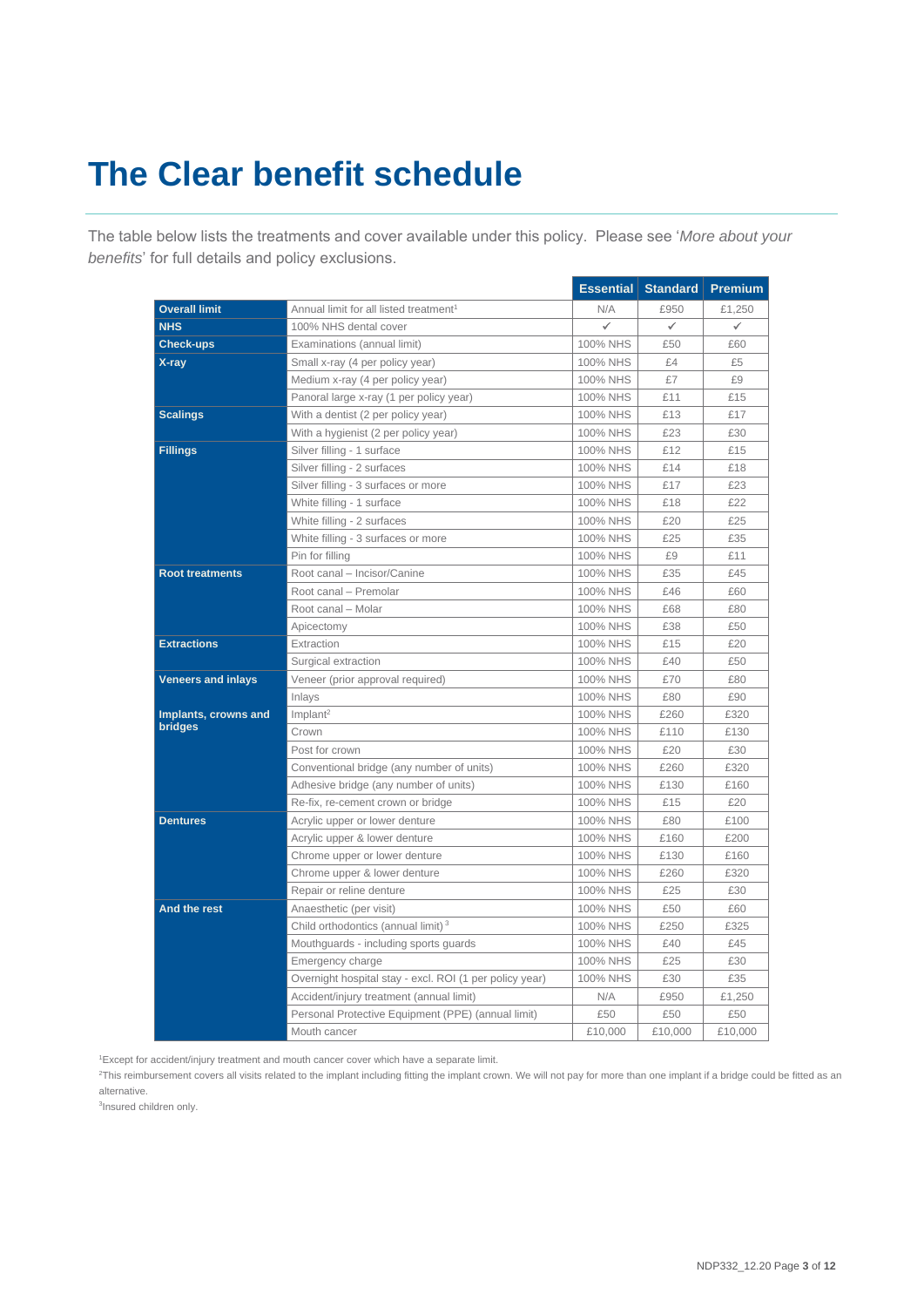### **More about your benefits**

#### **Accident/injury cover**

Treatment required as a result of an accident/injury will be subject to the individual treatment maximums shown in the benefit schedule.

By accident/injury, we mean a sudden and unexpected identifiable incident which causes injury, including injuries caused when eating or drinking. Treatment must start within 6 months of the incident date and be completed within 24 months. Accident/injury cover is provided against a single course of treatment and will be paid in line with the policy year in force at the time of the incident. Cover for the incident will end if the member leaves your employment or cancels their cover. By course of treatment, we mean the initial treatment identified or planned by the dentist from the first examination following the accident.

#### **Mouth cancer cover**

The amount shown in the benefit schedule is the policy lifetime limit for all eligible treatment including reconstructive facial plastic surgery, oral therapies and restorative dental treatments. We consider mouth cancer to be a malignant tumour, tissue or cells, primarily in the oral cavity, lips, tongue or pharynx, characterised by the uncontrolled growth and spread of malignant cells and the invasion of tissue. Mouth cancer cover will end if the member leaves your employment or cancels their cover.

#### **Personal Protective Equipment (PPE)**

We consider PPE to mean any personal protective equipment including face coverings for which you or an insured dependant have been charged whilst visiting your dentist for any insured treatment shown in your benefit schedule. Reimbursement for PPE charges will only be made where the charge is listed in a separate line in the itemised receipt.

#### **Additional information**

If the member has chosen Essential cover and receives private treatment, we will reimburse the NHS equivalent charge for the whole course of treatment received.

Dental treatment which is not listed on the benefit schedule will be reimbursed at the amount you would pay if you received an equivalent course of treatment under the English NHS (where an equivalent can be found).

We recommend that members check treatment costs prior to their appointment as these can vary. NHS dentist can choose to charge privately for certain treatments, the current charges can be found on the [NHS Choices](https://www.nhs.uk/pages/home.aspx) website.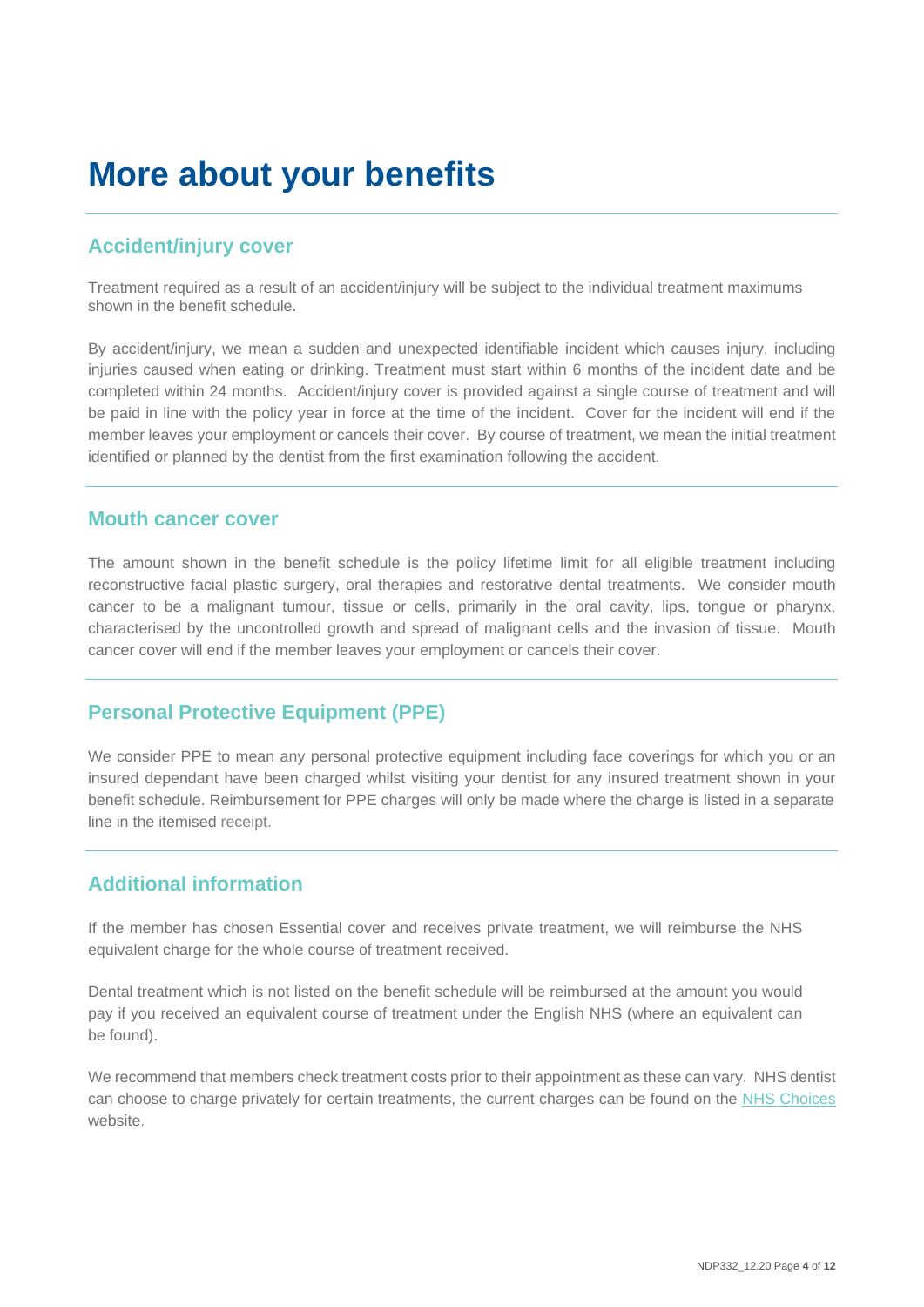## **Making a claim with Unum Dental**

Members can visit any dentist they like worldwide and there's no need to gain prior approval before starting treatment (unless you're claiming for a veneer) but if you'd like to check how much you're entitled to claim please get in touch.

There's no need to use paper forms – with your policy you have access to our online portal to make claiming quick and easy, you can even use your smartphone

#### **How to claim online**

- 1. Ask for an itemised receipt from the dentist which contains a full description of the treatment and costs
- 2. Visit [https://mypolicy.unum.co.uk](https://mypolicy.unum.co.uk/) and login using their Unum Dental username and password (registration is required to begin)
- 3. Select 'Make a claim' on the portal, enter the treatment details, upload a scan or photo of the receipt and hit submit

Please contact us if you wish to submit a claim via a paper form.

#### **Please note**

- To ensure the claim is processed as quickly as possible, members should include details of their treatment, **including any anaesthetic received as this needs to be claimed separately**, their dentist's details and proof of payment
- We cannot process any claim without proof of payment
- Claims should be submitted within 90 days of the completion of the last treatment in any course. We reserve the right not to pay any claims submitted after 90 days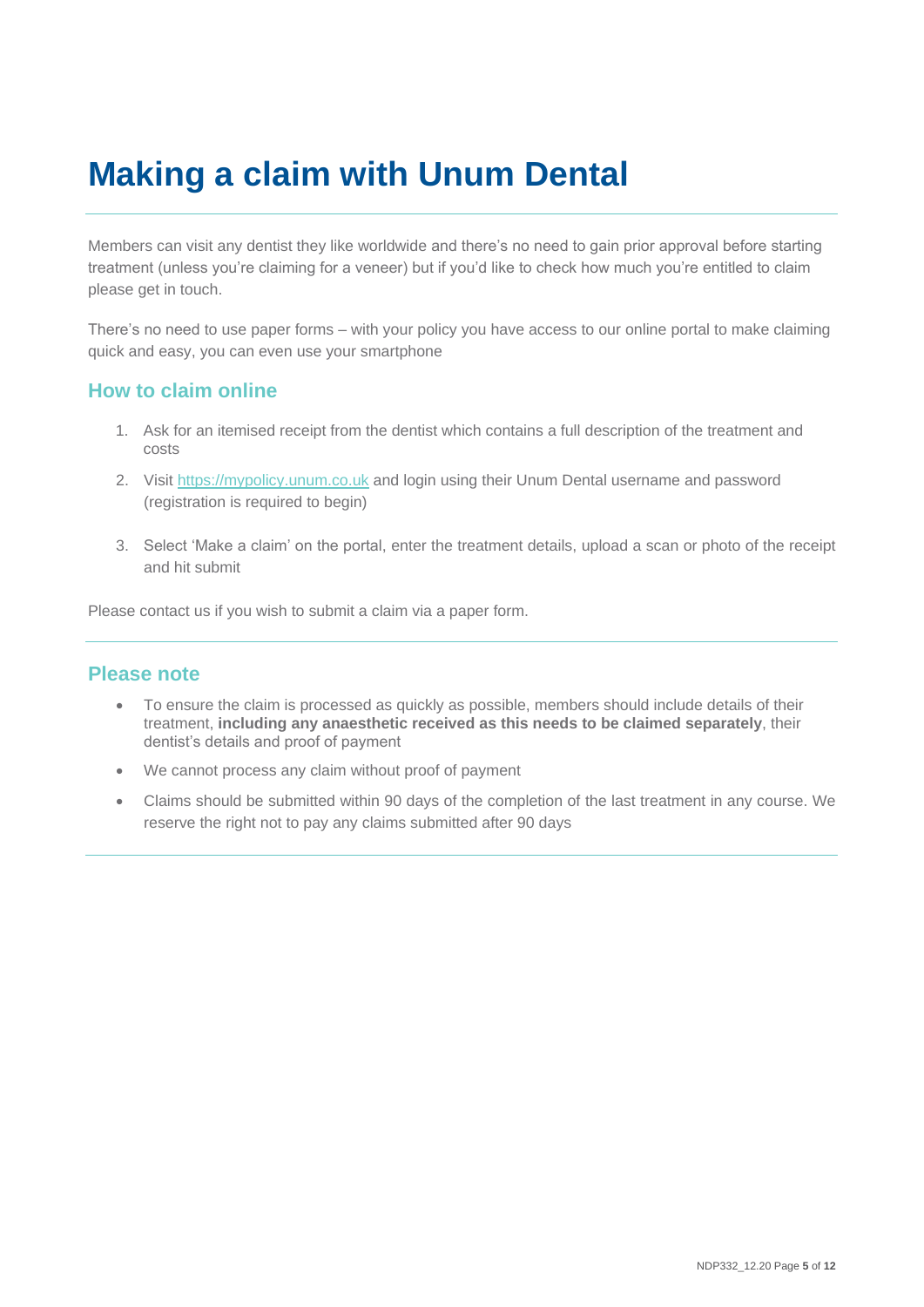## **Your dental insurance explained**

#### **Membership**

Cover is available to all your permanent and fixed-term employees, including directors.

### **Joining the policy**

#### **Voluntary cover**

Eligible employees can become members by choosing one of the 3 levels of cover - Essential, Standard or Premium cover as described in the benefit schedule above. Benefits are chosen before the start of the policy and each year within a set period of time we call an enrolment window.

New employees can select any of the levels of cover within 3 months of joining the company. The chosen benefit will apply from the start of the next month.

Employees who do not join at their first opportunity can join during a subsequent annual enrolment.

Members can also choose whether to extend cover to their dependants.

By dependant, we mean the member's:

- Spouse, civil partner or partner living at the same address
- Unmarried child up to the age of 18 or up to 21 if in full time education

#### **Flex cover**

You can choose to fund the Essential, Standard or Premium cover for your employees and allow them to upgrade to a higher plan or add dependants at their own cost.

#### **Annual enrolment**

If no changes are made during a subsequent annual enrolment window, cover will continue at the level previously chosen.

#### **What we'll cover**

We will cover the member and any dependants (if applicable) for treatment while covered under this policy.

Following treatment, we will reimburse the member or their dependant's dental expenses up to the amount shown in the benefit schedule for the relevant treatment. The amount we pay will never be more than the dental charges they have paid. The amounts shown in the benefit schedule apply per insured adult. Insured children share the benefits between any number added to the policy.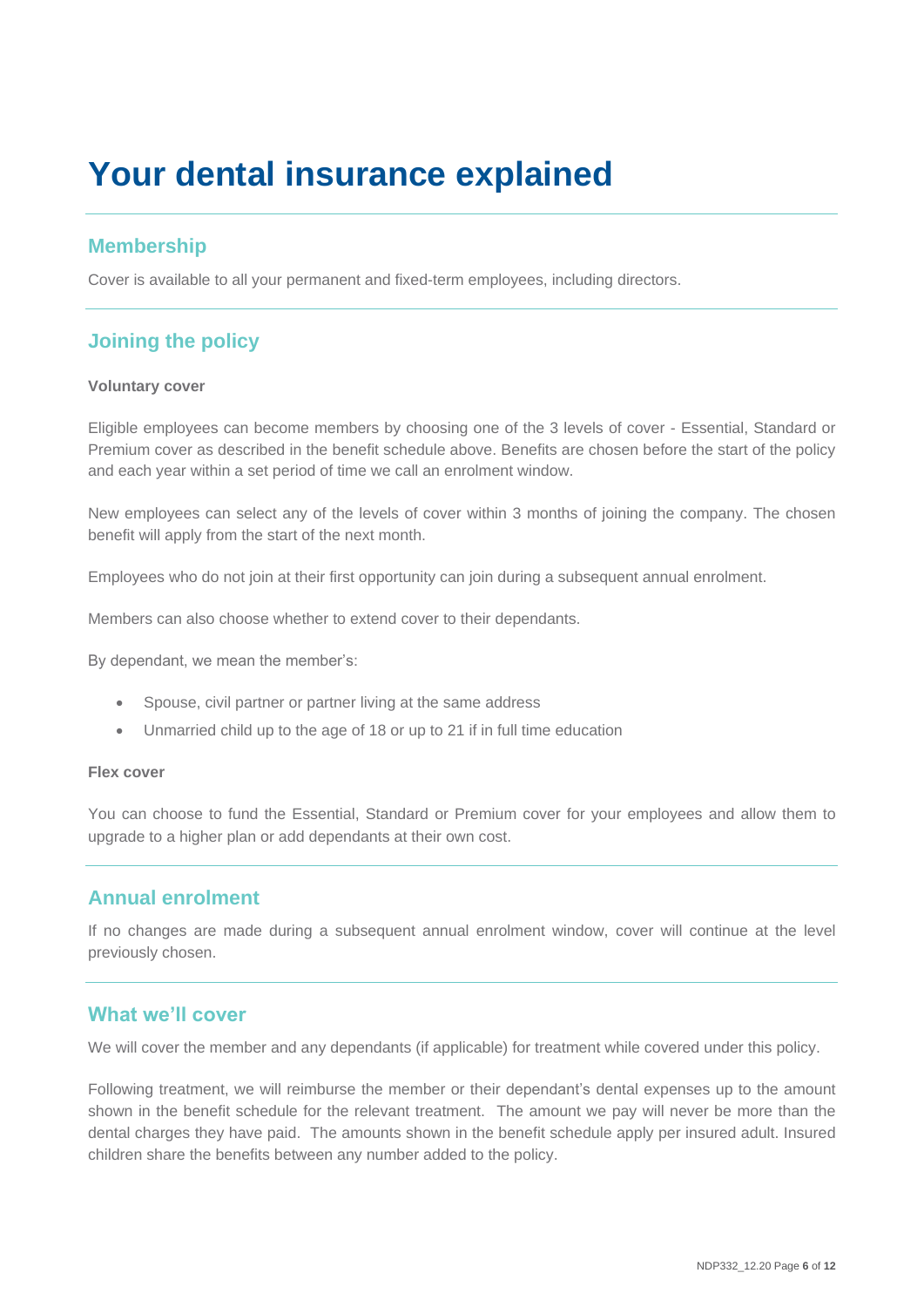The total sum payable to the member or their dependant during any one insurance period cannot exceed the annual maximum amounts shown in the benefit schedule.

By benefit schedule, we mean the document provided to the member to confirm active cover.

By treatment, we mean any listed dental procedure as shown on the benefit schedule which is carried out to maintain or restore dental health, including treatment as a result of an accident/injury and treatment for mouth cancer.

#### **What we won't cover**

We will not pay any claim made for:

- Any procedure which is purely cosmetic and not necessary to maintain or restore dental health
- Orthodontics for insured adults (the member and their partner)
- Treatment directly or indirectly resulting from mouth cancer conditions which existed before cover under the policy started
- Treatment carried out before cover starts or after cover ends
- Benefits for overnight hospital stays in the Republic of Ireland (ROI)

#### **Starting and ending cover**

We will cover the member (and their dependants if applicable) based on the terms set out in this document.

Cover will end for the member (and their dependants) at the end of the month when:

- They no longer work for you
- They no longer meet the criteria for being a member (or dependant)
- We give the member notice that we are cancelling cover following an unpaid premium
- A false or fraudulent claim is made by the member or a dependant
- The policy is terminated under the terms of the contract

#### **Employee's right to cancel cover within the first 30 days**

An employee may cancel their cover within 30 days of choosing to join by letting you know. You must ensure the monthly membership list is updated to reflect any employees who have chosen to cancel.

#### **Cover during temporary absence**

Cover can continue during temporary absence from work as long as premiums are paid and the member remains employed by the policyholder.

Where cover ceases as a result of non-payment of premium during temporary absence, the employee can rejoin the policy at the next annual enrolment.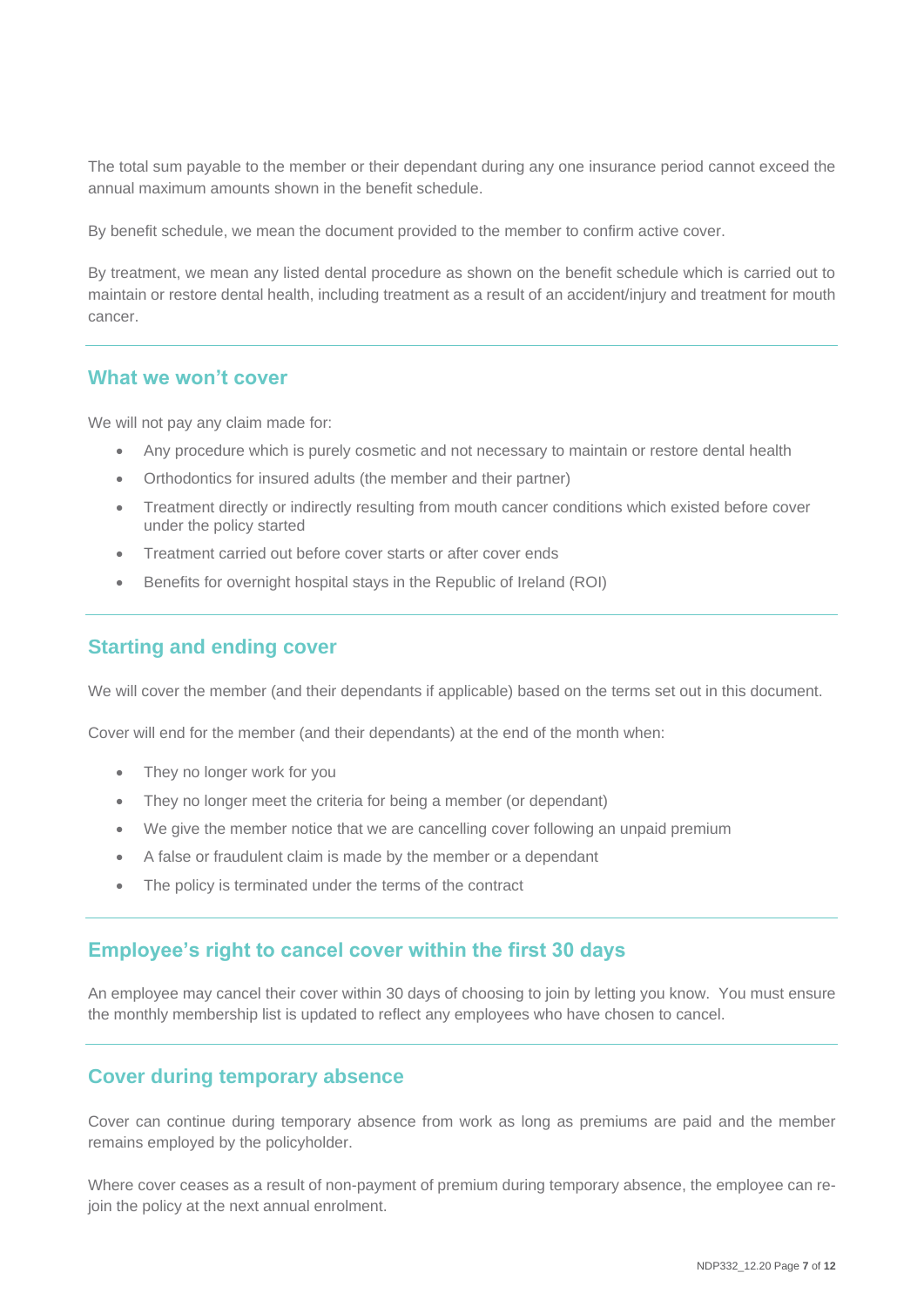### **Changing cover**

Members can change their chosen benefit level, or add or remove a dependant up to twice a year:

- Once on a set day each year (this is usually the policy anniversary) by making changes during the annual enrolment window
- Once a year if their circumstances change. We call these lifestyle events.

The lifestyle events are:

- Marriage or entering a civil partnership
- Divorce or dissolution of a civil partnership
- Birth or adoption of a child
- Death of a dependant

Any benefit changes must be made within 2 months after the lifestyle event and will apply from the next month

#### **Cancellation**

The member cannot cancel their membership during the period of cover, unless they leave your company or they have a lifestyle event.

#### **Can the member continue dental cover if they leave the company?**

Yes, we offer a continuation option so if the member is leaving your company and would like to keep their cover with us, please visit [www.unum.co.uk/dental/continuation](http://www.unum.co.uk/dental/continuation) within 30 days of their leaving leave date to find out more.

#### **Taxation**

This section is based on our understanding of UK tax rules applying to dental insurance policies and is not intended to give definitive advice. For companies registered outside of the UK – eg. in the Channel Islands or Isle of Man, local tax rules apply. You should take advice from an independent financial adviser to ensure you understand the impact of tax on your policy and the benefits it provides.

#### **Premiums**

#### **Portion paid by members**

You are collecting any members' contributions and paying us the total premium

- The contributions will already have been subject to tax including any Class 1A National Insurance liability
- You cannot offset the contributions as a trading expense
- For the employee there is no tax relief on the contributions paid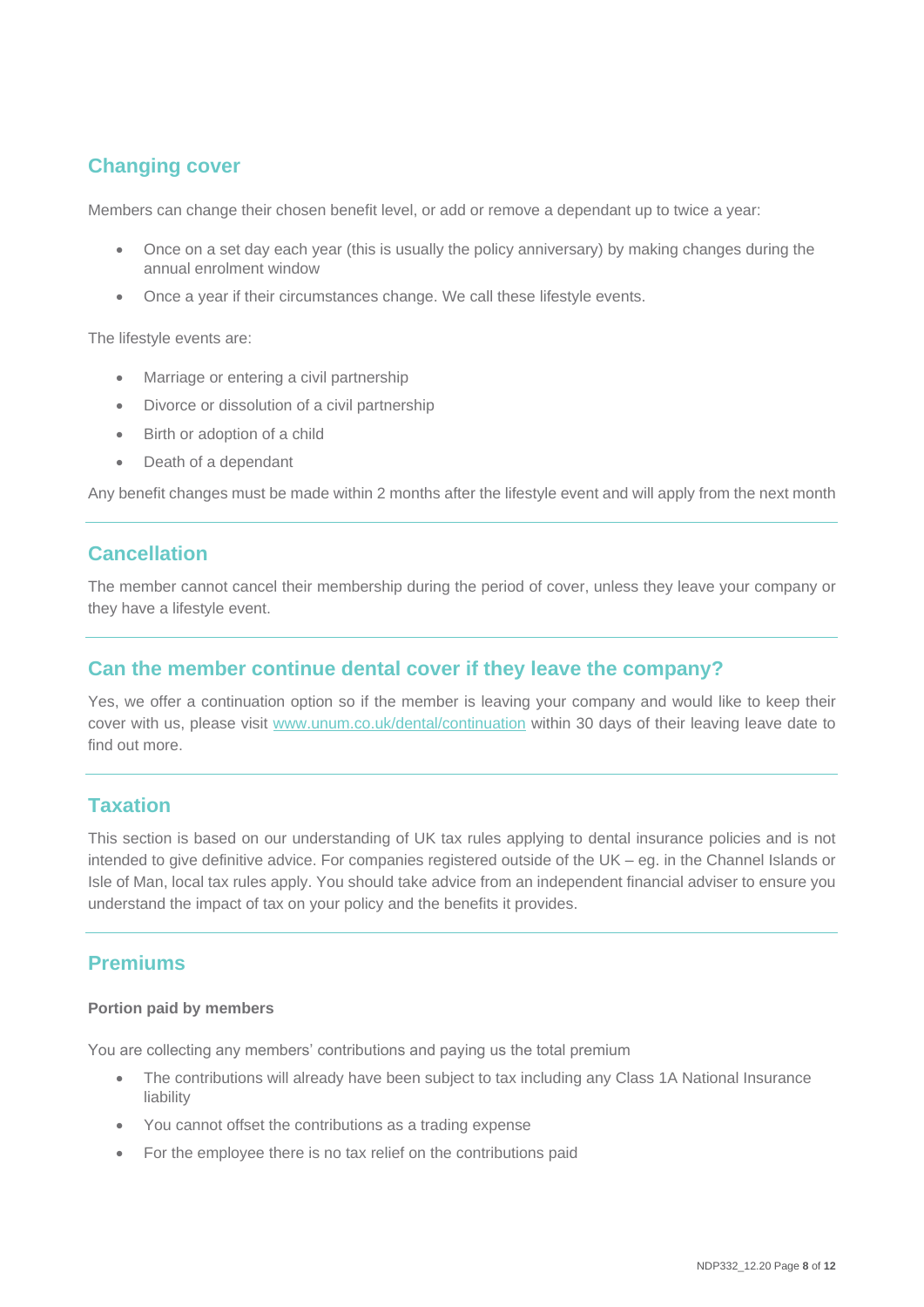#### **Portion paid by employer**

- Premiums paid by you to cover your employees are treated as a business expense
- You may be liable for Class 1A National Insurance contributions on the premiums
- Premiums paid by you on their behalf are treated as a P11D expense for employees

This is the same if the premium is paid as part of a salary sacrifice arrangement.

### **Benefits**

Benefits are paid tax-free to the employee.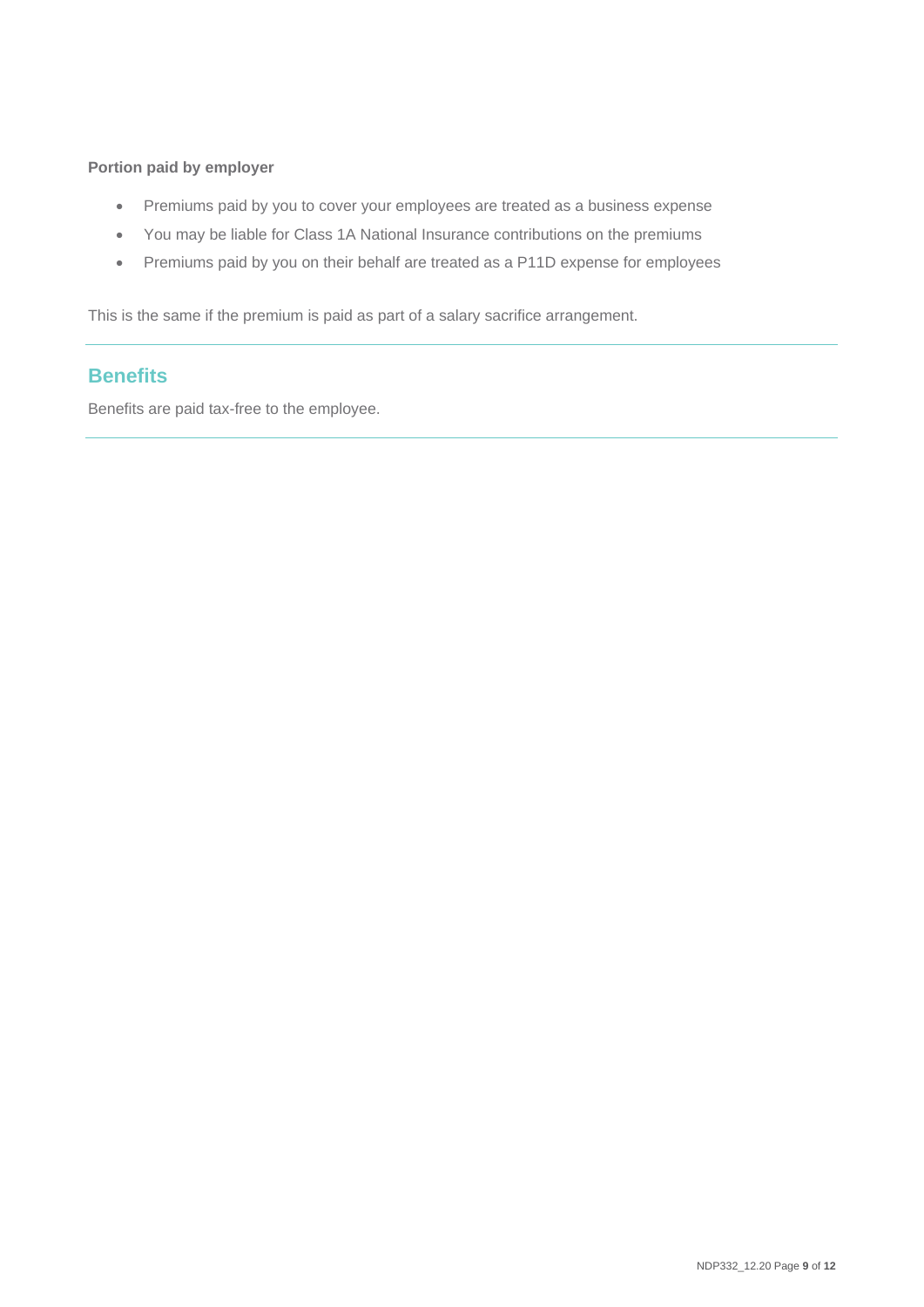# **Complaints**

If you feel that we have not offered, you or your employees a first-class service please tell us and we will do our best to resolve the problem immediately. In the first instance, please contact the complaints manager:

- By letter: Unum Dental, Milton Court, Dorking, Surrey, RH4 3LZ
- By phone: 020 7265 7111
- By email: [dental@unum.co.uk](mailto:dental@unum.co.uk)

If it is not possible to fully resolve the complaint straight away, we will acknowledge the complaint within five working days of receipt. One of our authorised complaints handlers will investigate the complaint and keep you or your employee regularly informed of our progress.

In order to deal with the complaint as quickly as possible we may contact you and third parties for additional information. We will inform you or your employee of the results of our investigation as soon as possible.

### **The Financial Ombudsman Service**

We hope to resolve your complaint to your or your employee's satisfaction. However, if you or your employee remain dissatisfied or if our investigations have not been completed within eight weeks you may be eligible to refer your complaint to the Financial Ombudsman Service (FOS):

The Financial Ombudsman Service Exchange Tower London E14 9SR

Telephone Number: 0800 023 4567 E-mail: [complaint.info@financial-ombudsman.org.uk](mailto:complaint.info@financial-ombudsman.org.uk) Website: [www.financial-ombudsman.org.uk](http://www.financial-ombudsman.org.uk/)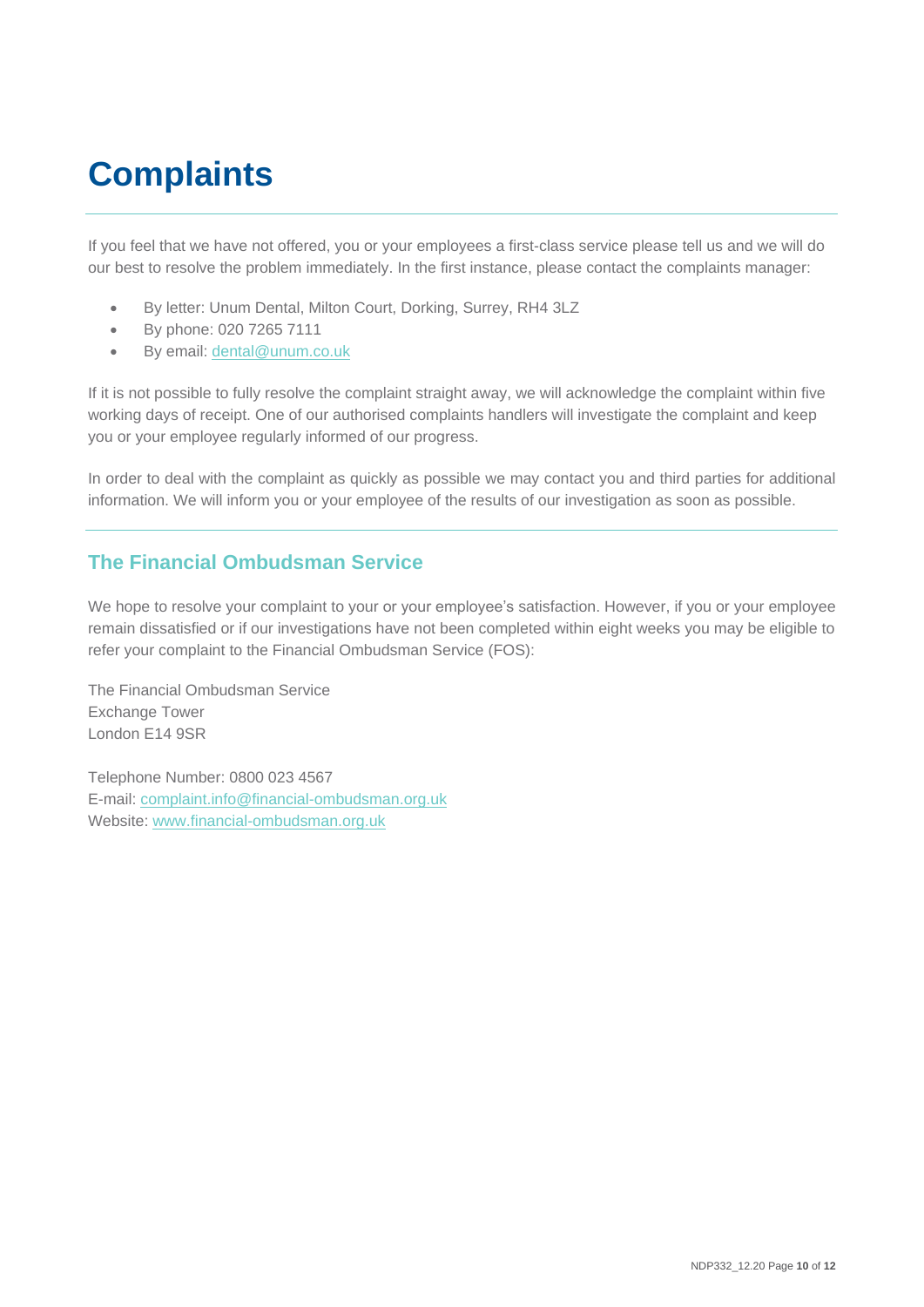## **Data protection**

All personal information, or "Protected Data" the member gives us is dealt with in the strictest confidence according to data protection laws. If we send any Protected Data for processing to third parties located outside the European Economic Area, the same duty of confidentiality applies.

Information about the member and any covered family members is held and used to provide the services set out under the terms of this policy, administer their policy, comply with law, and develop customer relationships and services. In certain circumstances, medical service providers (or others) will be asked to supply us with further information.

When they provide information about family members, we take this as confirmation that they have their consent. As they are acting on behalf of any family member covered by this policy, we will send all correspondence, including communications about claims, to the member unless we are advised otherwise.

We are required by law, in certain circumstances, to disclose information to law enforcement agencies about suspicions of fraudulent claims and other crime.

For additional detail on how we use Protected Data, please go to www.unum.co.uk/dental/data-policy.